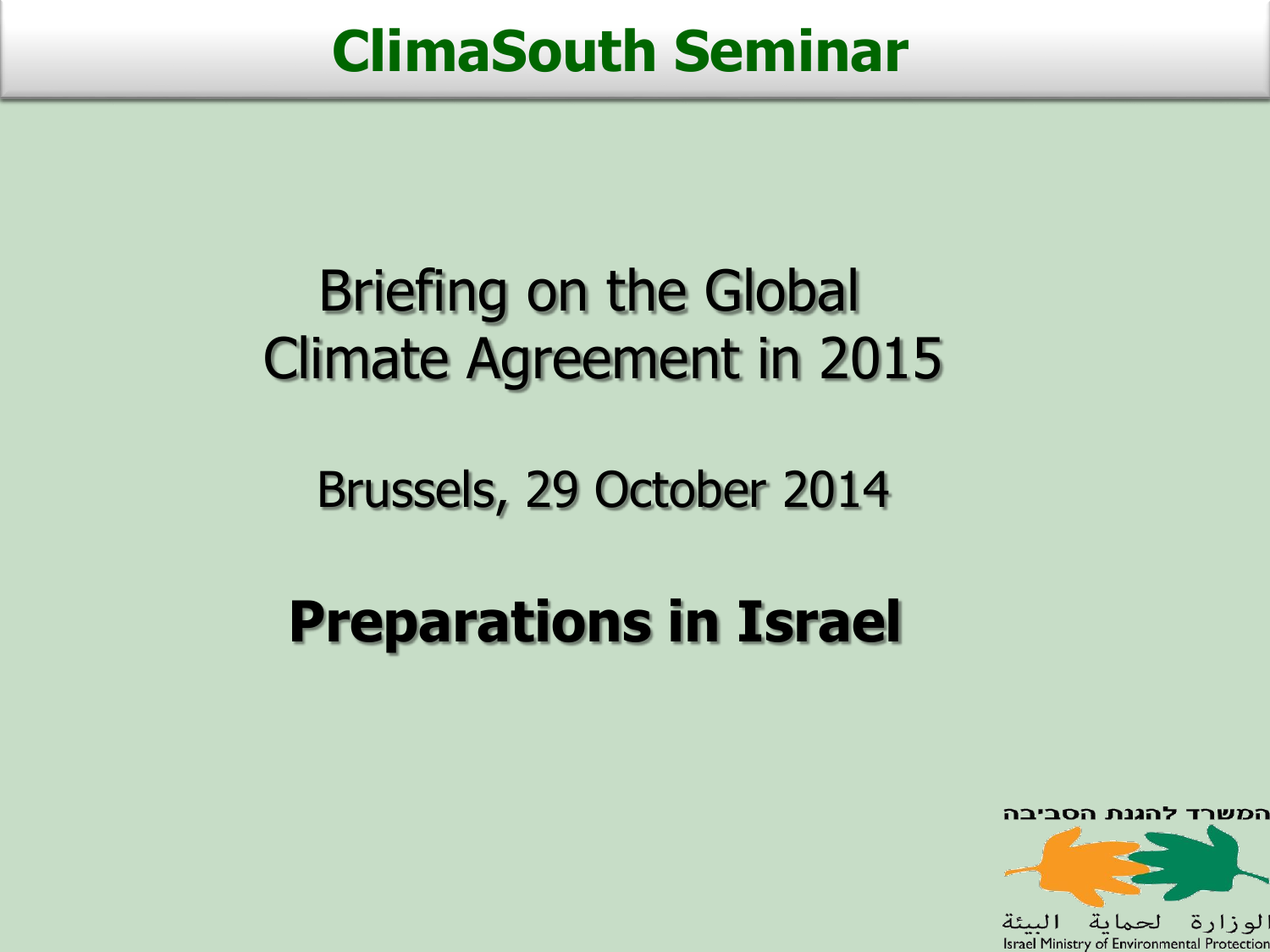## **Israel's special circumstances**

- $\triangleright$  High population growth rate
- $\triangleright$  High GDP growth rate
- $\triangleright$  Increasing number and size of households
- $\triangleright$  Increasing energy consumption
- Limited renewable resources
- $\triangleright$  Severe water shortages
- $\triangleright$  Land scarcity
- $\triangleright$  Energy island energy security problem
- $\triangleright$  Significant increases in demand for cooling

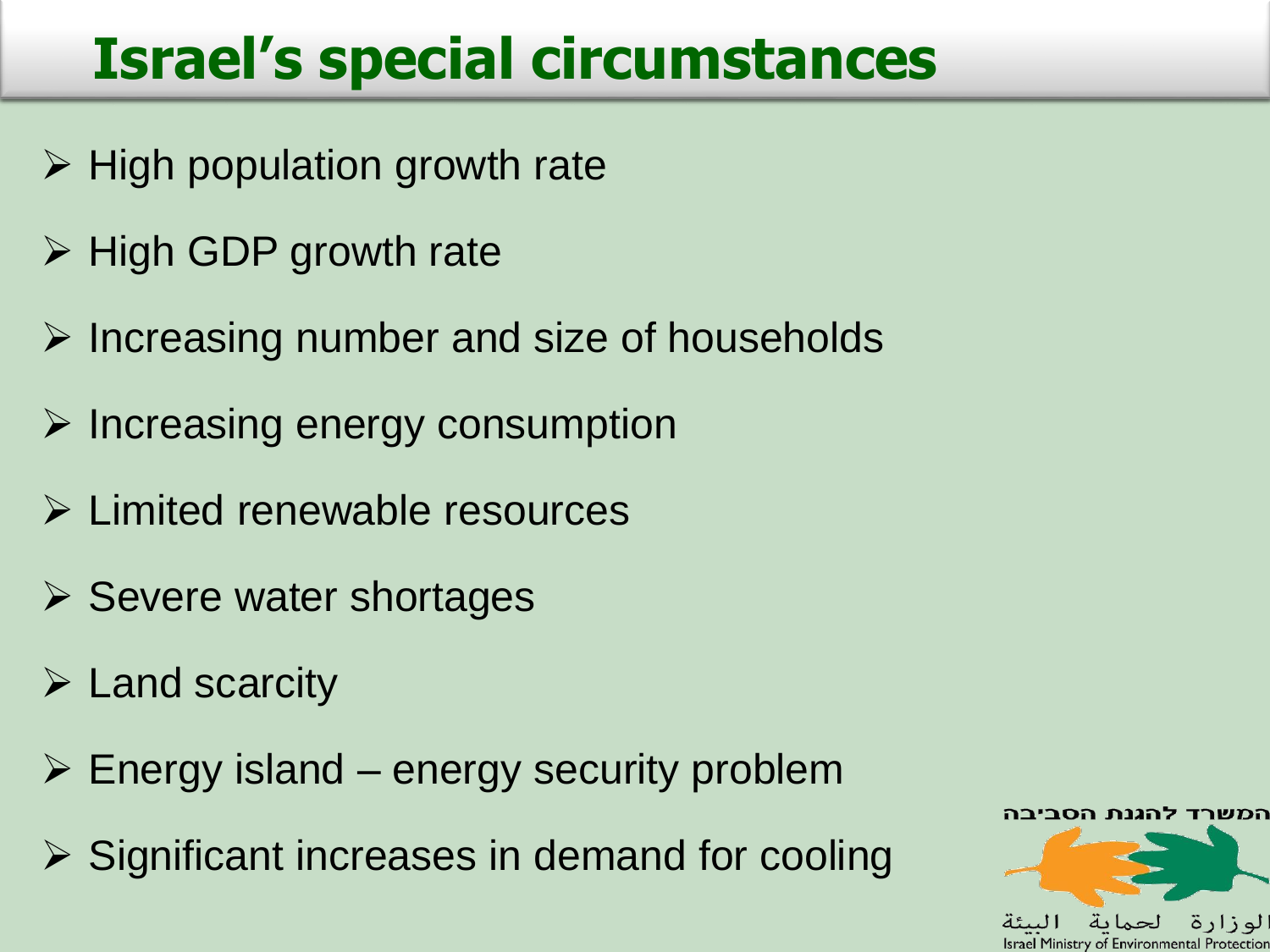#### **Government Decisions**

 $\geq$  2010 – formulation of national plan for the reduction of greenhouse gas emissions

 20% GHG reduction in 2020 compared to BAU Inter-ministerial committee headed by DG of Finance examined areas of high GHG reduction potential:

#### **energy efficiency, green building, transportation, renewables**

- $\geq$  15% reduction possible through implementation of 2 existing government decisions:
	- **10% renewables**
	- 20% energy efficiency

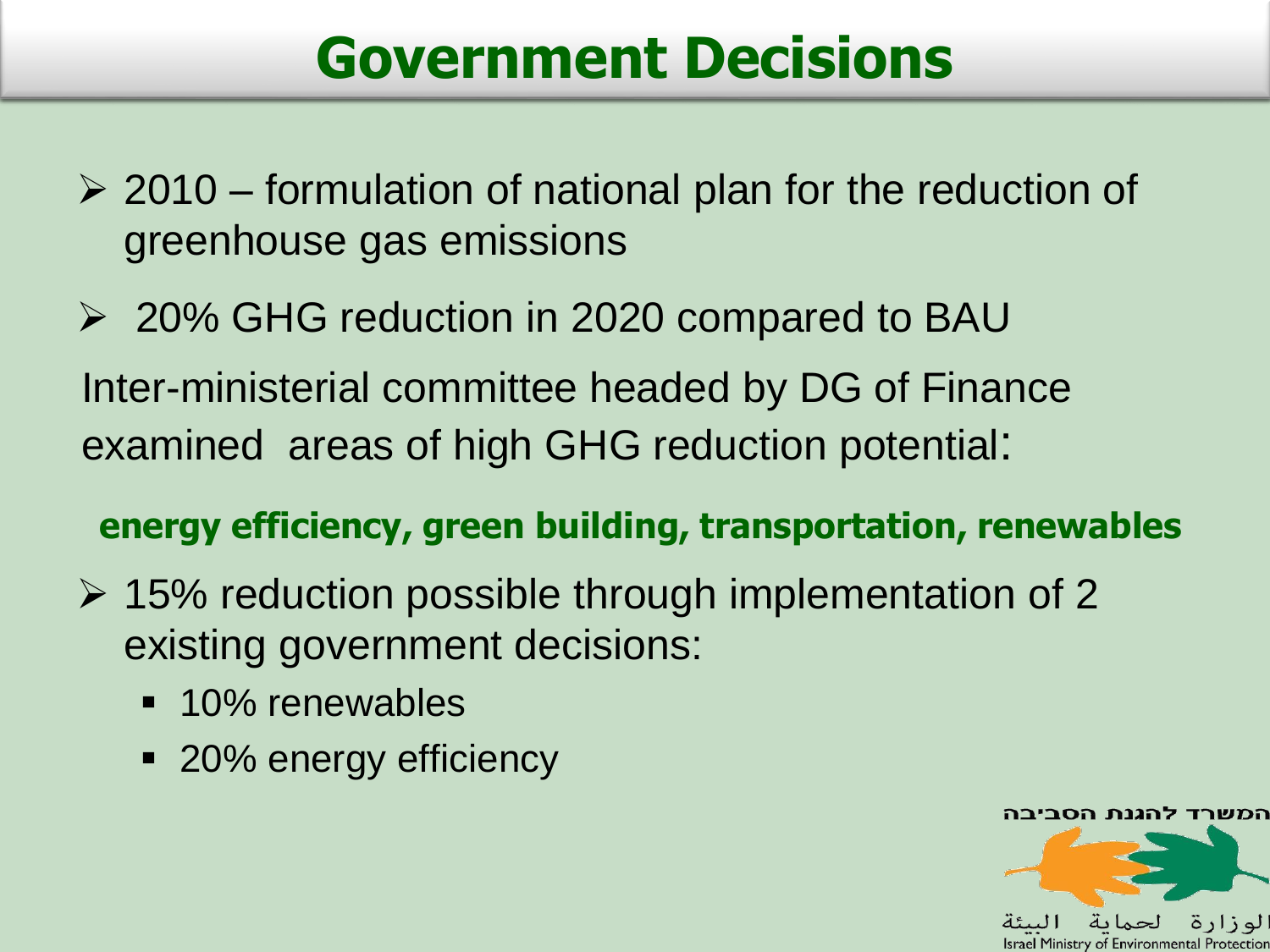#### **National Plan**

- $\triangleright$  Subsidies for energy efficiency projects and for new green Israeli technologies
- $\triangleright$  Replacement of inefficient domestic appliances
- $\triangleright$  Energy efficiency surveys and action plans
- $\triangleright$  Update minimum standards for energy efficiency appliances in the domestic sector
- $\triangleright$  Pilots for green construction of buildings
- $\triangleright$  Information and education about energy efficiency

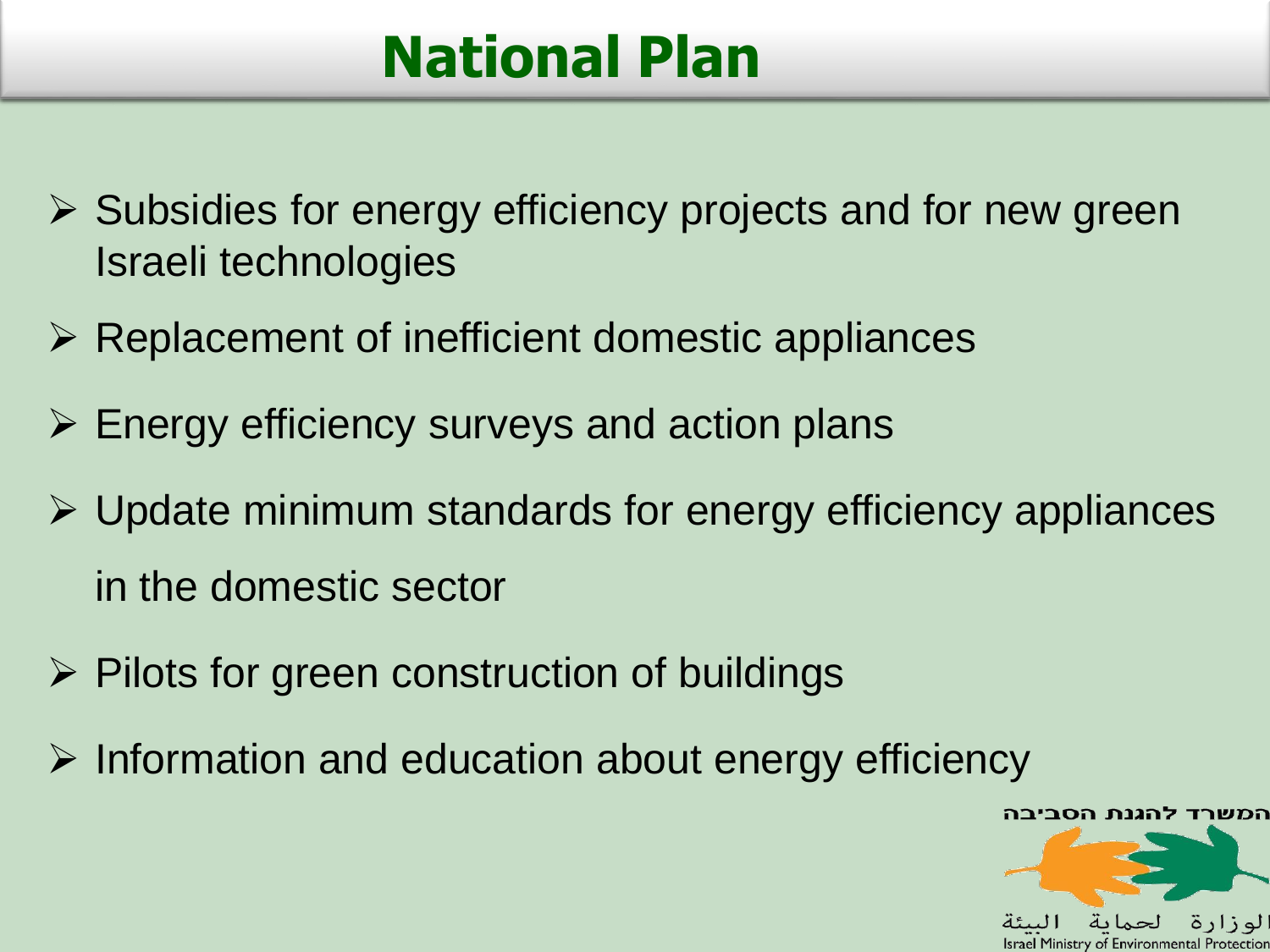## **Subsidies Program**

#### **Key element of National Plan**

- $\triangleright$  Administered jointly with Ministry of Industry, Trade & Labor
- $\triangleright$  Budget 2011-2012: 150 million shekel (~\$37 million)
- 4 groups of sectors: industry & agriculture, commercial, public, transport
- $\triangleright$  Subsidy of up to 20% of total investment
- $\triangleright$  Additional subsidy for new Israeli technologies
- $\triangleright$  Validation of each project plan and calculations
- 3rd party verification of reductions until 2020 required

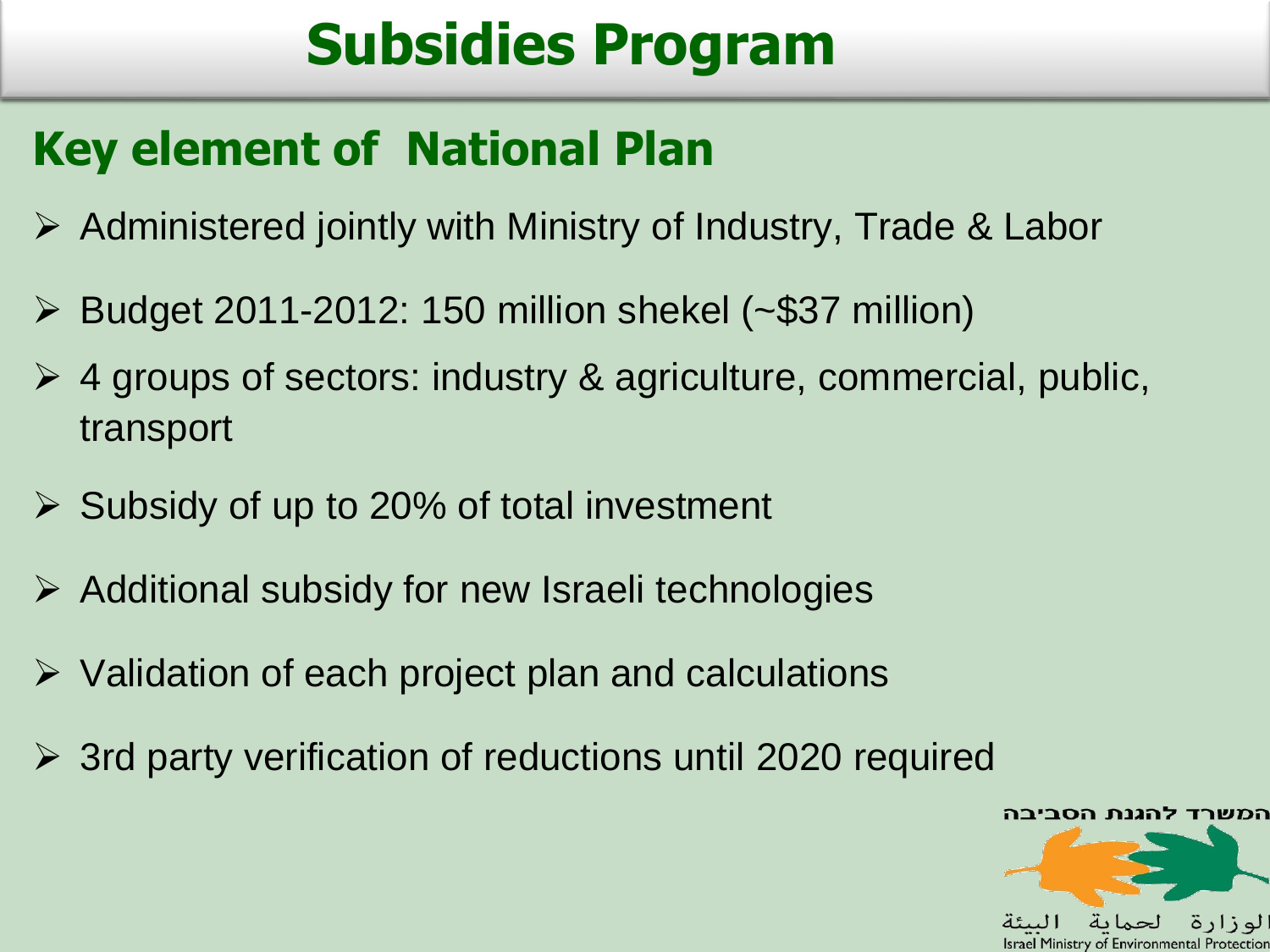### **Emissions Reduction Projects**

#### **Application phase**

- All projects must be validated
- A detailed monitoring plan approved for each project

#### **Implementation phase**

- Monitoring devices installed and consumption monitored
- Data collected and translated into  $CO<sub>2</sub>$  emissions
- Report prepared and externally validated
- MoEP examines the report and issues approval

#### **HFCs Reduction**

**Encourage transition to alternatives** 

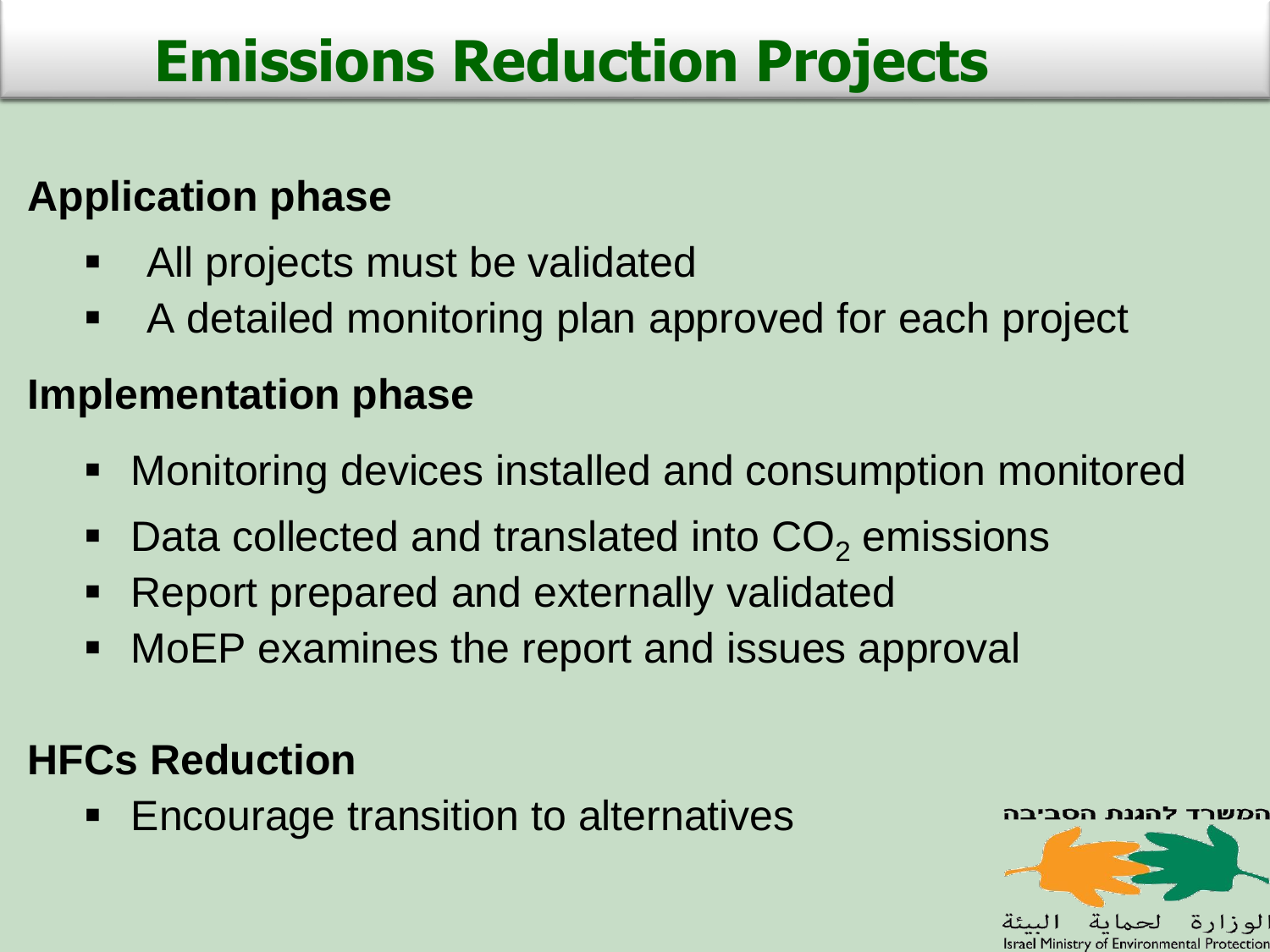### **GHG Emissions Registry**

- Voluntary GHG Registry launched 2010
- Israeli Protocol based on *GHG Protocol* of WRI & WBCSD
- $\geq$  Over 50 companies have joined the Registry
- $\triangleright$  Reports submitted to Ministry

#### **Requirements**:

- Data collection for mapping direct and indirect emissions sources (Scopes 1 & 2)
- $\triangleright$  Quantify emissions by source
- $\triangleright$  Report to the registry

Recognition for third party verification of emissions and המשרד להגנת הסביבה reductions (based on ISO 14065)



Israel Ministry of Environmental Protectio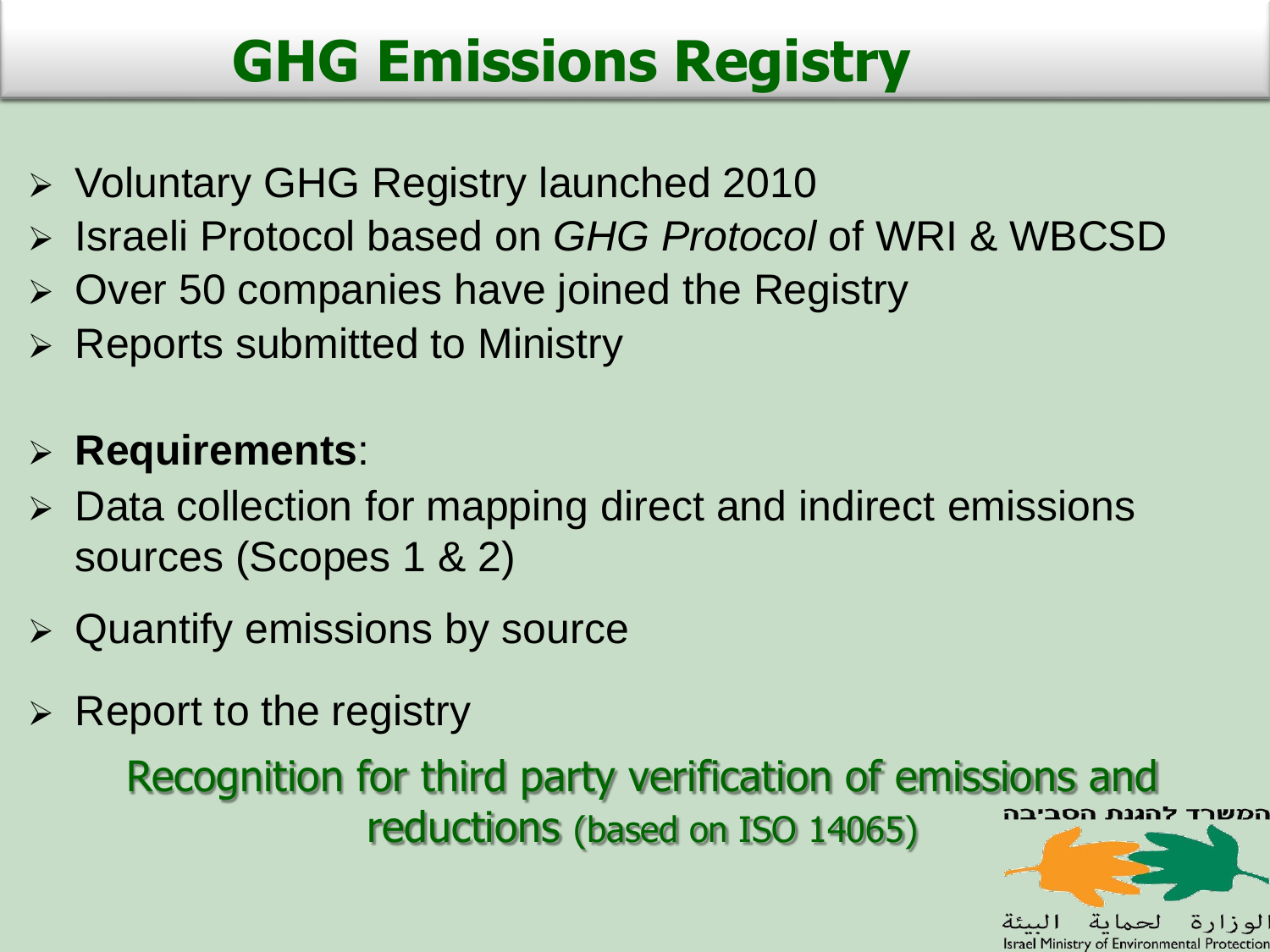### **GHG Management Mechanism**

- National reduction goal ready for approval in 2015
	- Advance draft ready during first half of the year
- $\triangleright$  Steering committee of high ranking officials
	- Working group of stakeholders from government, IEC, industry, NGOs
- Detailed work plan to be presented to Steering Committee
	- **January 2015**
- Update BAU scenario different models for each sector
	- High quality data exists, challenge is to access
- $\triangleright$  All data and underlying assumptions clearly presented
	- To enable external review and replication of results